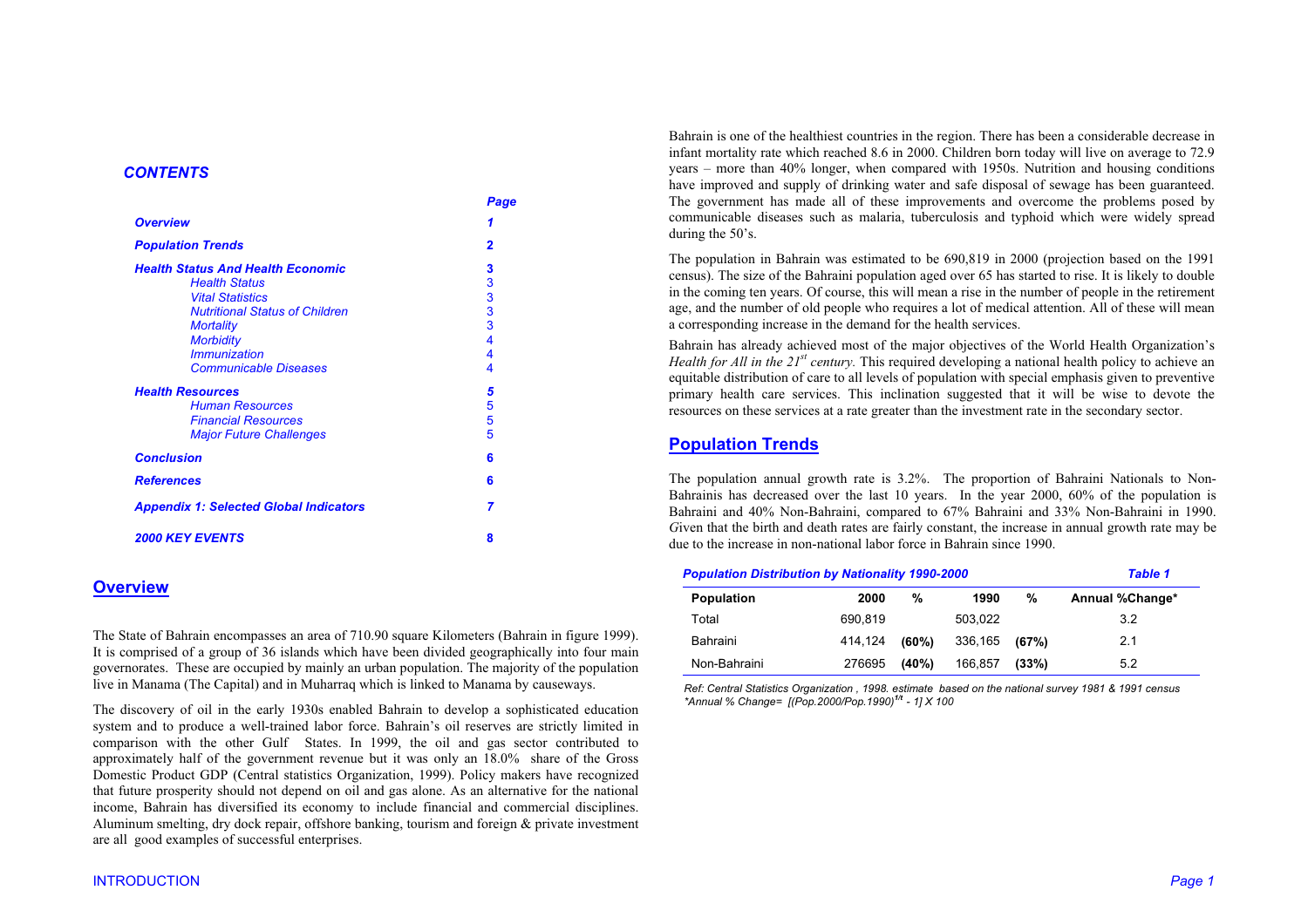

Table 2/I illustrates that although there has been an increase in population, the percentage of people under 15 years of age has decreased. The Population under 15 years of age is estimated at  $30.7\%$  (with 79.7% Bahraini and 20.3% non-Bahraini) in 2000 as compared to 35.4% (with 80.0% Bahraini and 19.2% non-Bahraini) in 1990. The expected annual growth rate of this age group is 2.8% (1.6% among Bahrainis, where as, 2.3 among non-Bahrainis).

Nevertheless, the percentage of persons aged 65 years and over has been maintained at a low proportion: 2.2% during 2000 and 2.3% in 1990. The annual rate of change was 2.4% with 2.9% among Bahrainis, whereas, -1.9 among non-Bahrainis (see table 2/II).

| <b>Population Distribution By Age Group &amp; Nationality</b> |         |            |         |            | <b>Table 2</b>   |
|---------------------------------------------------------------|---------|------------|---------|------------|------------------|
| <b>Population</b>                                             | 2000    | %          | 1990    | %          | Annual % Change* |
| i) Population (15-64) years of age                            |         |            |         |            |                  |
| Total                                                         | 212,279 | (30.7%)    | 178,021 | (35.4%)    | 2.8              |
| Bahraini                                                      | 169,192 | (79.7%)    | 143,896 | $(80.8\%)$ | 1.6              |
| Non-Bahraini                                                  | 43,087  | (20.3%)    | 34,125  | $(19.2\%)$ | 2.3              |
| ii) Population 65+ years of age                               |         |            |         |            |                  |
| Total                                                         | 14,770  | $(2.2\%)$  | 11,645  | $(2.3\%)$  | 2.4              |
| Bahraini                                                      | 13,567  | (92.0%)    | 10,187  | (87.5%)    | 2.9              |
| Non-Bahraini                                                  | 1,203   | $(8.0\%)$  | 14,589  | (12.5%)    | $-1.9$           |
| iii) Population (15-64) years of age                          |         |            |         |            |                  |
| Total                                                         | 463,770 | (67.1%)    | 313,356 | (62.3%)    | 3.9              |
| Bahraini                                                      | 231,365 | $(49.9\%)$ | 182,082 | $(58.0\%)$ | 2.4              |
| Non-Bahraini                                                  | 232,405 | (50.1%)    | 131,274 | $(42.0\%)$ | 5.8              |

The proportion of adult or working aged (15-64) years out of the overall population was  $67.1\%$  in 2000 as compared to  $62.3\%$  in 1990. Of these,  $49.9\%$  were Bahrainis and  $50.1\%$  were non Bahraini. However, in 1990 the proportion was  $62.3\%$  (85% were Bahrainis & 42% were non-Bahrainis). (see table  $2/III$  Figures  $2 \& 3$ )

In year 2000, there was a noticeable equilibrium between the number of Bahraini and non-Bahraini of the age group 15-64 years. This demonstrates the magnitude of Bahrain's labor force structure in depending on the non Bahraini as a supplement of the work force.



The dependency ratio in Bahrain (defined as the number of persons in a population who are not economically active for every 100 economically active persons in that population  $\frac{1}{1}$ . It is usual to use as a rough guide the ratio of the population in the age groups 0-14 and 60 and above, to the population in the age group 15-59 years, since the retirement age in Bahrain is 60 years. In the year 1999 the dependency ratio was 86%, 19.8% and 52.6% for the Bahraini, non-Bahraini and the combined populations in Bahrain. In 1990, the dependency ratios were 91.5%, 29.4% and 65.2% for Bahrainis, non-Bahrainis and all population in Bahrain respectively. This means that the population structure by age group in the year 1999 showed an increase in the ratio of the potentially active individuals in Bahrain.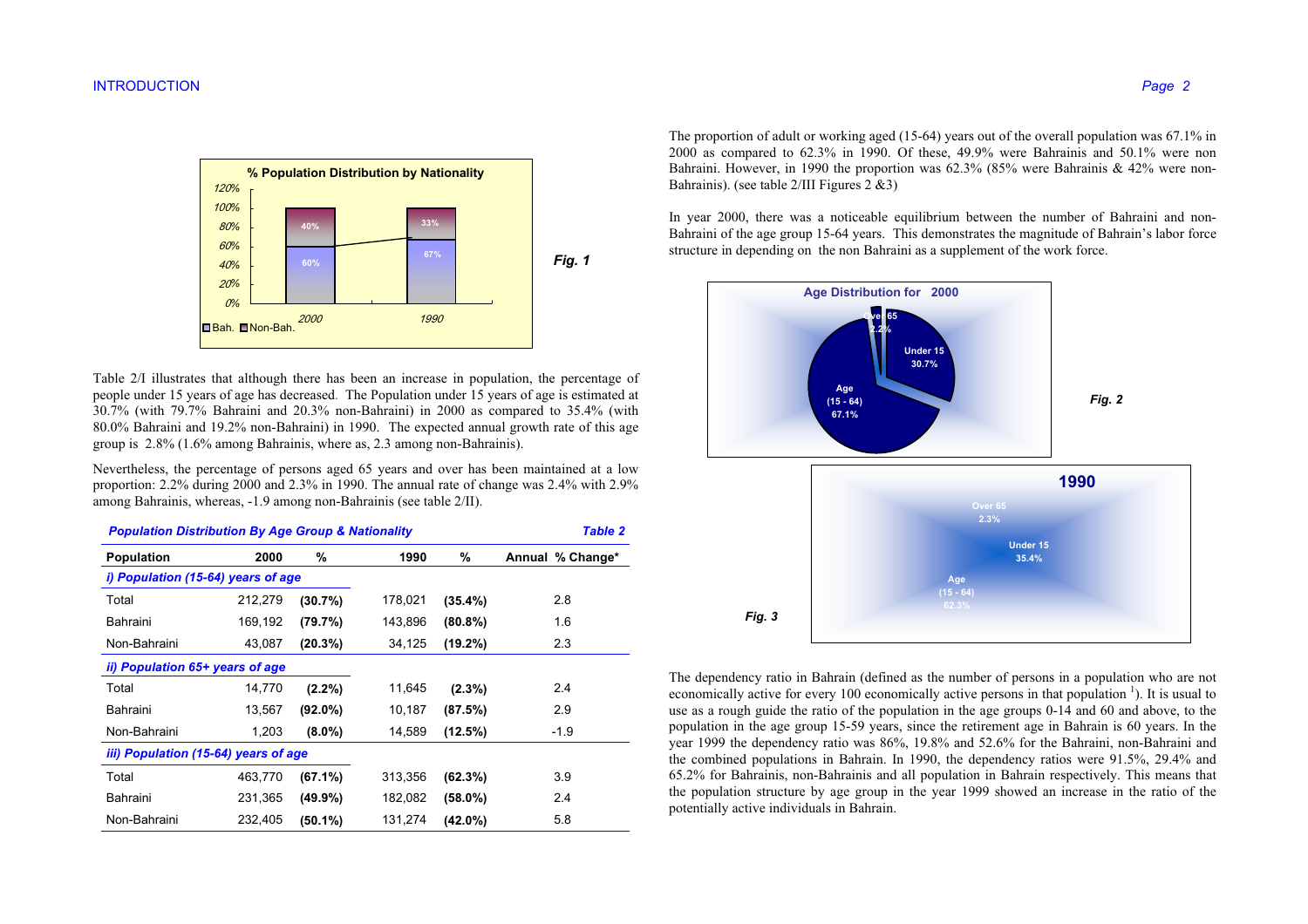## **Health Status and Health Economics**

In Bahrain, there is currently two systems for healthcare delivery. The government of Bahrain managed and financed 75% of the national healthcare system through Public hospitals and Health Centers. while the private system is provided through private hospitals, clinics and polyclinics. The government of Bahrain provides free primary, secondary, and tertiary health care for all nationals and at vastly subsidized rates for non-nationals. This supports the longterm declared goal of the Bahraini government which is "provision of integrated preventive and curative health services through a strategically located network of health centers and hospitals".

#### **Health Status**

The following are selected standard health indicators that reflect Bahrain's improving health status. Bahrain ranked 40<sup>th</sup> of 174 countries and first among all Arab countries in Human Development Index (HDI) as published in the United Nation Human Development Report<sup>2</sup> for 1999. The determination of the countries ranks was based on selected health indicators such as life expectancy, infant mortality rates, as well as per capita Gross National Product (GNP) are considered the major Socio-economic factors that reflect the health status in any country. Bahrain was always at the top of the reported countries complying with these standards (refer to table 3).

| <b>Vital Statistics as reported by Public Health Directorate</b> |         | <b>Table 3</b> |
|------------------------------------------------------------------|---------|----------------|
| <b>Health Indicators</b>                                         | 2000    | 1990           |
| Live births (reported)                                           | 13,531  | 13,437         |
| Still birth rates/1000 births                                    | 10.0    | 11.3           |
| Crude birth/1000 population                                      | 19.6    | 27.0           |
| Infant mortality rate/1000 live births                           | 8.6     | 20.2           |
| Maternal mortality rate/1000 live births                         | 0.15    | 0.15           |
| Under 5 yrs mortality/1000 child $<$ 5 yrs old                   | 11.4    | 22.0           |
| Total Fertility Rate (per woman)                                 | 2.5     | 3.9            |
| Crude death rate/1000 population                                 | 3.0     | 3.1            |
| Sex ratio at birth (Male: Female)                                | 1:1.047 | 1:1049         |
| Life expectancy rate at birth (male & Female)                    | 72.9    | 71.9           |
| Male Life expectancy rate at birth                               | 71.1    | 68             |
| Female Life expectancy rate at birth                             | 75.3    | 72             |

#### **Vital Statistics**

The above table shows that the Crude birth rate was 19.6 per 1000 population in 2000, while it was 27.0 in 1990. Infant mortality rate/1000 population was 8.6 in 2000 and 20.2 in 1990. Fertility rates (per woman) are consistent at an average fertility rate of 2.5 in 2000 (3.3 for Bahrainis and 2.0 for Non Bahrainis) and 3.4 in 1990 (3.9 for Bahrainis and 2.7 for non-Bahrainis).

Life expectancy rate at birth for both males and females was 72.9 years in 2000 and 71.9 in 1990. This is a substantial achievement as the Global indicator No.10 stated that the averaged life expectancy rate at birth should be 62 years. (See appendix 1).

### **Nutritional Status of Children**

Birth weight is an indicator of the health and nutritional status of mothers, as well as a prediction of infant health and development. In Bahrain, the percentage of newborns weighing at least 2.5 kg. has remained relatively stable at 90.1% in 2000 and as compared to 93% in 1990. In addition, the percentage of children below five years with weight-for-age values corresponding to standard reference values has significantly increased from 77% in 1990 to 92.4% in 2000

#### **Mortality**

In 2000, 2,045 deaths were reported to Public Health Directorate as compared to 1,116 in 1990, mostly from hospitals. The crude death rate continues to be very low (3.0 per 1000 population 2000 and 3.1 in 1990). There was a substantial decrease in most of the causes of death except Injuries & poisoning. This can be attributed to the Gulf Air crash in August, 2000, which has been included among the statistics for Injuries and Poisoning. Diseases of the circulatory system constitute the highest single cause of mortality in Bahrain, accounting for more than 30% of total hospital deaths. It should be noted that there has been a significant decrease in the number of deaths due to diseases of the prenatal period, circulatory, and respiratory systems. Other major causes of death in Bahrain include neoplasms, injuries  $\&$ poisoning, endocrine, nutritional & metabolic disorders, respiratory system, infectious & parasitic diseases and diseases of the digestive system. (see table 4).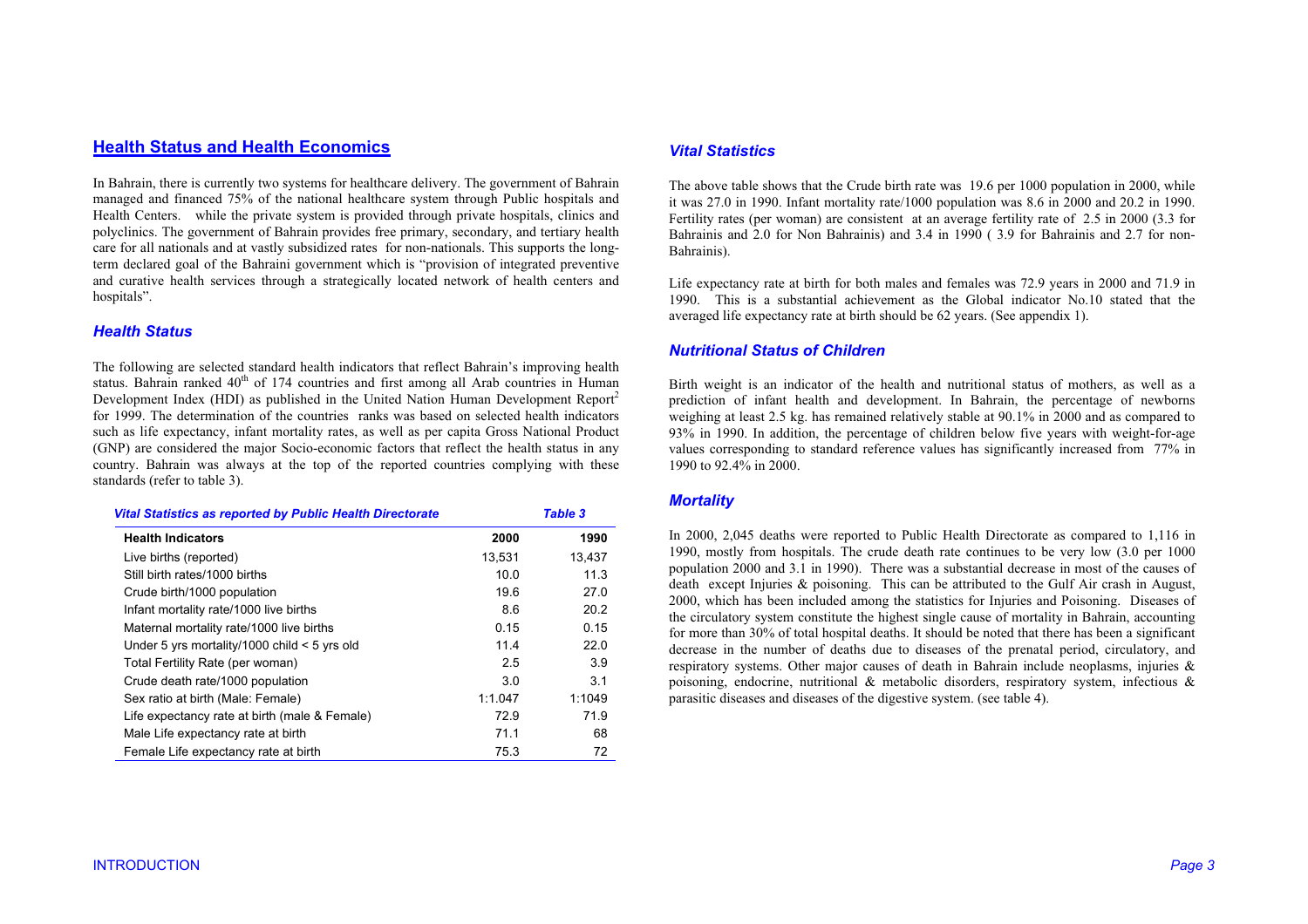| <b>Top Leading Causes of Death</b>                     |      | <b>Table 4</b> |
|--------------------------------------------------------|------|----------------|
| Causes of Death (rates per 100,000 Population)         | 2000 | 1990           |
| Diseases of circulatory system                         | 77.6 | 95.8           |
| Undefined illness                                      | 45.0 | 30.0           |
| Injuries & poisoning                                   | 44.9 | 23.9           |
| Neoplasms                                              | 35.8 | 38             |
| Endocrine, nutritional & metabolic disorders           | 20.3 | 14.3           |
| Infectious & parasitic diseases                        | 12.3 | 3.0            |
| Respiratory system                                     | 12.2 | 21.9           |
| Digestive system                                       | 10.6 | 9.9            |
| Certain conditions originating in the perinatal period | 8.4  | 35.2           |
| <b>Genitourinary System</b>                            | 7.8  | 10.9           |

#### **Morbidity**

The health problems of Bahrain are those generally found in countries passing through the stage of transition from developing to developed nations. Communicable diseases are declining as the major causes of mortality and morbidity. They are being replaced by noncommunicable ones such as cardiovascular diseases, cancer, metabolic diseases, congenital anomalies and accidents. The main causes of hospital admissions, based on the statistics of Salmaniya Medical Complex are displayed in table 5. (see table 5)

| <b>Top Ten Morbidity Based on Discharges from Salmaniya Medical Center</b> |         | Table 5  |
|----------------------------------------------------------------------------|---------|----------|
| Morbidity (rates per 100,000 Population)                                   | 2000    | 1990     |
| Complication pregnancy, childbirth & puerperium (15-44)                    | 6.248.5 | $154.3*$ |
| Spontaneous abortion                                                       | 1.012.1 | 228.0    |
| Heredity anemia                                                            | 233.4   | 151.9    |
| Neoplasms                                                                  | 221.9   | 146.3    |
| Ischemic heart disease                                                     | 128.4   | 90.3     |
| <b>Diabetes</b>                                                            | 94.8    | 55.1     |
| Asthma                                                                     | 69.9    | 72.4     |
| Acute respiratory infection                                                | 43.4    | 59.4     |

\* Does not include the maternity unit, which was integrated into SMC in 1997.

#### **Immunization**

Due to an efficient expanded Program on Immunization (EPI) and high immunization coverage, childhood diseases have been almost eradicated in Bahrain. According to the World Health Organization (WHO) Immunization Schedule, Measles vaccine as single antigen doseland MMR as dose2 were replaced by MMR1 given to children at one year of age MMR2 at 5-6 years of age since 1999. (see table 6)

| <b>Immunization Coverage Percentage</b> |           | <b>Table 6</b> |  |
|-----------------------------------------|-----------|----------------|--|
| <b>Immunization Against</b>             | $2000***$ | 1990           |  |
| DPT                                     | 97        | 98             |  |
| Measles (See MMR1 & MMR2 for year 2000) | <b>NA</b> | 93             |  |
| Mumps, Measles, Rubella (dose 1)        | 98        | NA             |  |
| Mumps, Measles, Rubella (dose 2)        | 92        | NA             |  |
| Poliomyelitis                           | 97        | 96             |  |

 $NA = Not Apollo$ 

\*\*\* Based on Recommended Immunization Schedule for EPI, Bahrain

#### **Communicable Diseases**

No case of Diphtheria, Whooping Cough, Neonatal Tetanus or Poliomyelitis was reported since 1990. Nevertheless, Table 7 below shows that there were some variations in the trend of communicable diseases between 2000 and 1990. Although there was a marked drop in Gonococcal Infection (65.6/100,000 in 1990 to 34.0/100,000 in 2000), Syphilis incidence showed that there was a continuous rise to reach 220 cases  $(31.8/100,000)$  in 2000 from 37 cases (7.4/100,000) in 1990. There was also a substantial increase in the number of pulmonary tuberculosis to  $160$  cases  $(23.2/100,000)$  in  $2000$  as compared to 91 cases  $(18.1/100,000)$  in 1990.

| <b>Communicable Diseases Rates</b>     |      | Table 7 |  |
|----------------------------------------|------|---------|--|
| Disease (rates per 100,000 Population) | 2000 | 1990    |  |
| Pulmonary TB                           | 23.2 | 18.1    |  |
| Gonococcal Infection                   | 34.0 | 65.6    |  |
| Syphilis                               | 31.8 | 7.4     |  |
| Viral Hepatitis (Total)                | 23.3 | 75.5    |  |
| Malaria (P.vivax)                      | 7.7  | 36.0    |  |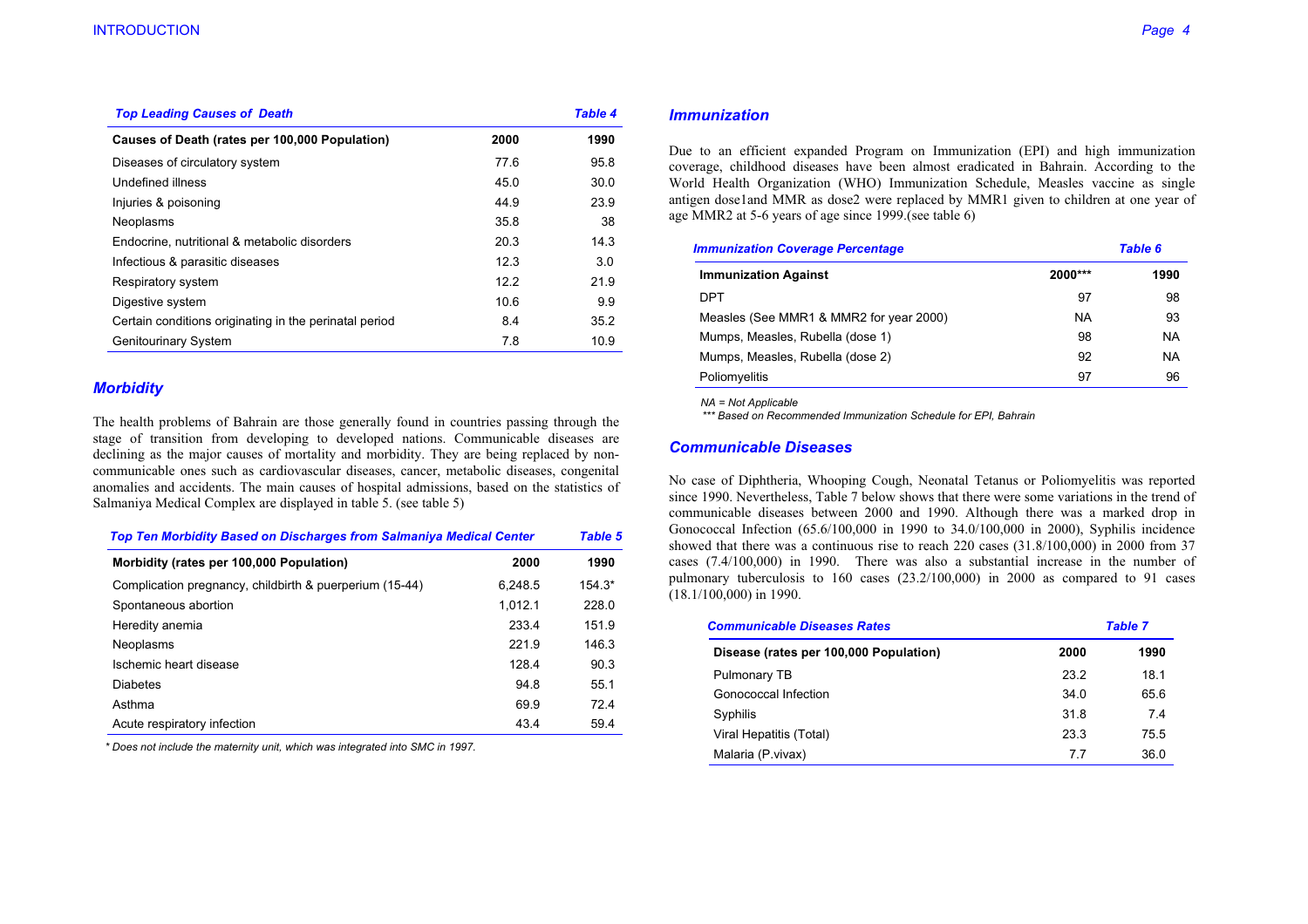# **Health Resources**

#### **Human Resources**

During the past three decades commencing in 1973, Bahrain had initiated a period of exponential growth with corresponding rapid increase in health facilities, health manpower and services provided (see table  $8 \&$  Fig 4, the distribution of health facilities for the period 1990-2000). Increasing demand, as illustrated in the number of inpatients, outpatients and Primary Health Care encounters has been strategically balanced with an increase in manpower resources. Figure 1 illustrates the decrease in populations per doctor, dentist, and nurse.

| <b>Health Human Resources</b>               |           | <b>Table 8</b> |
|---------------------------------------------|-----------|----------------|
| <b>Health Resources</b>                     | 2000      | 1990           |
| Total inpatient at the government Hospitals | 79.452    | 56.334         |
| Total outpatient visits                     | 3,889,246 | 2,988,631      |
| Primary & preventive Health Care            | 2.504.545 | 1,154,085      |
| Population per doctor                       | 655       | 925            |
| Population per dentist                      | 5042      | 9673           |
| Population per nurse                        | 265       | 397            |
| Beds per 100,000 Population                 | 262       | 290            |

All these achievements demonstrate tangible evidence that the health of the nation is always the top priority of the Bahraini government. The decision makers' strategic initiatives aimed at maintaining equity in health provision for all at the highest quality levels with optimum utilization of the available resources



## **Financial Resources**

There has been an increase in health facilities commencing 1973 and continued till Mid 80's. In the 90's expenditure has slowed naturally as health services matured (see table 9 & Fig 5).

| <b>Financial Resources</b>                       |           | Table 9 |
|--------------------------------------------------|-----------|---------|
| <b>Financial data</b>                            | 2000      | 1990    |
| GDP per capita (US\$)                            | 19989,592 | 8016.7  |
| Ministry of Health Budget (BD. in Million)       | 61.0      | 37.8    |
| MoH average recurrent health expenditure/ capita | 85.8      | 76.0    |
| Cost per MOH Visits (BD.)                        |           |         |
| Primary outpatients                              | 2.6       | 2.7     |
| Secondary outpatients                            | 27.3      | 14.8    |
| Secondary Inpatients (per day)                   | 109.3     | 59.2    |
| Deliveries (maternity Hosp.)                     | 267       | 336.7   |
| % MOH expenditure on                             |           |         |
| Primary outpatients                              | 21.0      | 23.4    |
| Secondary outpatients                            | 59.5      | 57.0    |
| <b>Total Other</b>                               | 19.5      | 19.6    |

 $1US$ = 0.377 BD$ 

The Ministry of Health is the major provider of health services and is considered as a major source of health financing. The budget of the Ministry of Health was 61.0 million in 2000 which was 8.3% of the total government expenditure. In that year, the Ministry's recurrent budget was 59.2 million with annual growth of 3.2%, whereas on 1990 the Ministry's budget was BD. 38.7 million which represented 7.2% as percentage of the total government expenditure. The Ministry's recurrent budget was BD. 37.0 million.

The Ministry of Health estimated average expenditure per capita has increased from BD.73 (equivalent to U.S \$193 per person) to BD. 85.8 (equivalent to U.S. \$228) in 2000. About 21.0% of the Ministry's budget was devoted to Primary Health Care in 2000 and 23.4% in 1990.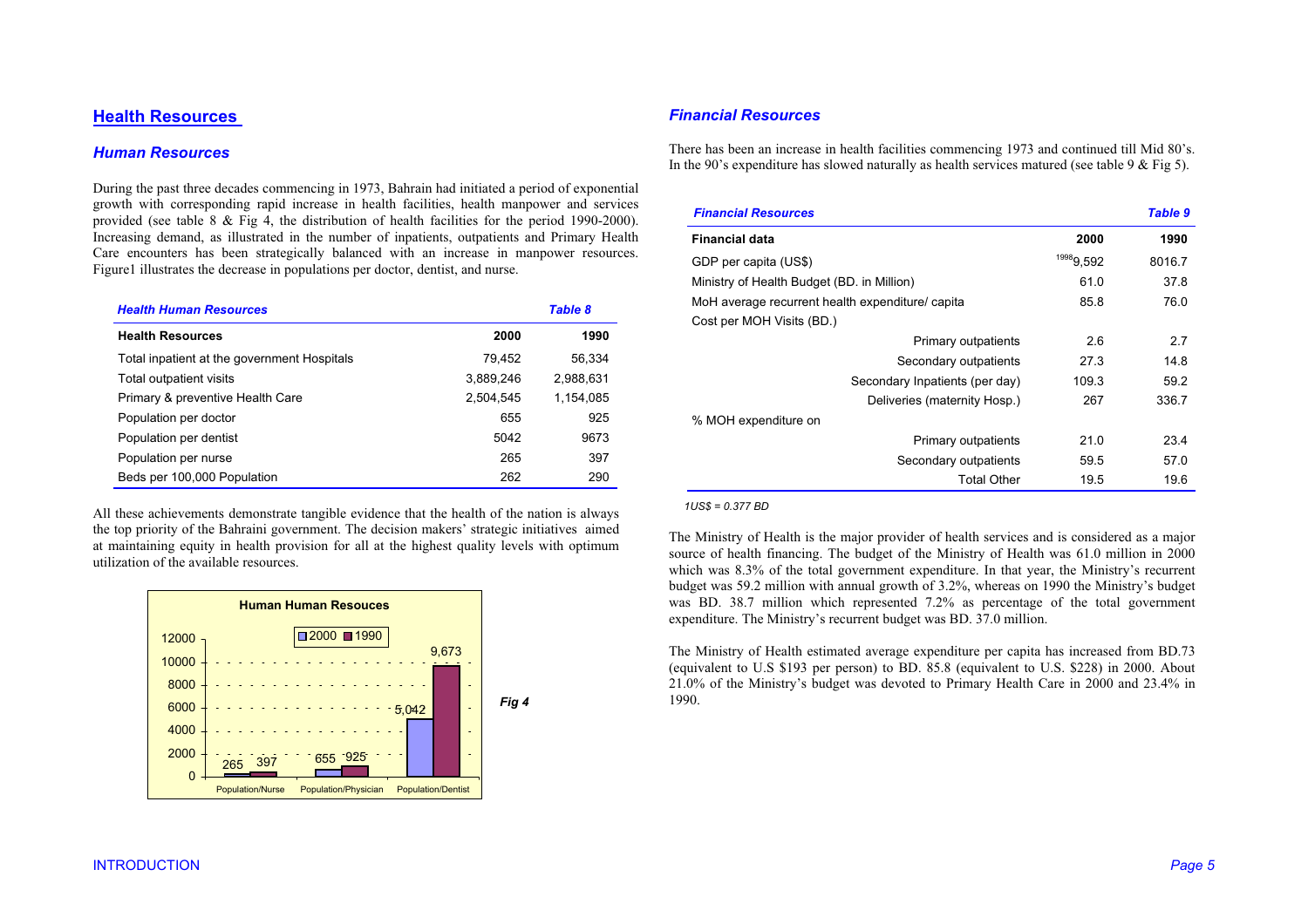

Secondary care absorbs the largest part of the budget of the Ministry's budget which were 59.5% and 57.0% for year 2000 and 1990 respectively. These percentages are mainly the cost for running Salmaniya Medical Complex which is the major general hospital in Bahrain, where the rest goes for Psychiatric hospital, Geriatric, and five maternity hospitals. The percentage devoted to "others" was mainly spent on human resources development and other support services such as finance, personnel management, material management and information system development.

The average cost per visits for primary Health care clinics was 2.6 in 2000 relatively similar to the cost in 1990  $(2.7)$ . However, the cost of the services per person in the secondary health outpatient clinics and even the inpatient per day in 2000 were nearly doubled in comparison to 1990 (see table 9). The introduction of new technology, procedures and reviews of the average length of stay has a great rule in the reduction in the cost per delivery from BD. 336.7 in 1990 to BD 267 in 2000.

## **Major Challenges For The Future**

Today, the major challenges objectives of the healthcare providers include means to maintain equity and accessibility of health services, cost effectiveness and improving quality.

The Ministry of Health is undertaking a variety of initiatives, including management development, appropriate investment in technology, establishment of management information systems, and human resources development to ensure that the first three goals are accomplished. The major focus of the Ministry's top management is alternative methods for health care finance"<sup>3</sup>.

## **Conclusion**

Health of the people and moving the Health gain forward was and will always continue to be the major concern of top management in the health sector. Policy makers must continue to focus on the following strategic goals:

- To improve the health of the nation: There are many highly skilled, dedicated people  $\mathcal{L}^{\text{max}}$ working at all levels in the health sector (government and private) to improve the health of the community.
- To consolidate and build on our achievements: The health system has the power and the  $\mathbb{L}$ potential to achieve further extraordinary improvements.
- To co-ordinate all government and community interests: Concerted efforts continue towards  $\mathbb{L}$ health gain, deliver of essential, quality and cost effective services.

In the Minister message published in this report (Health Statistics 2000), he stated that there is an increasing demands on health systems and the existing limitation on the Health care finance on both public and private sectors is one of the major challenges facing the Ministry that requires developing new strategy to over come this issue.

# **References:**

- 1. Demographic Techniques, Polard and Pollard, 1974. Pergamon Press, p. 15.
- 2. Human Development Report, 2001. United Nations Development Programme (UNDP) Publication. New York. Oxford University Press, 2001 - USA
- $3.$ Ahmed A, Benjamin S. The Volume 11, No.3 Dec. 1999, "The Future Of Health Care Finance in Bahrain", Journal of the Bahrain Medical Society, 1999, (11):3.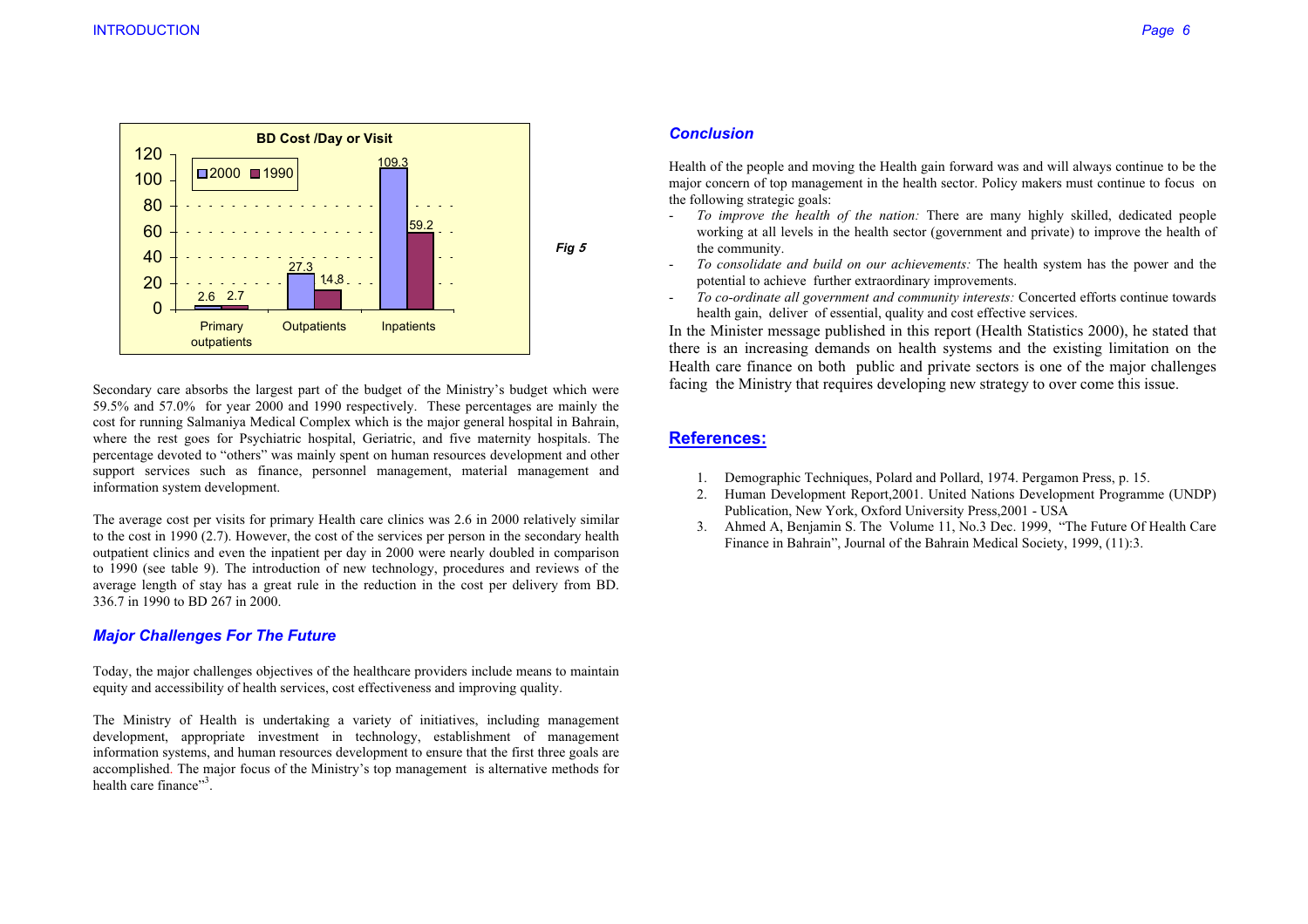# **Appendix 1: Selected Global Health Indicators**

| [G.1.7]      | The percentage of the population covered by eight elements of primary health<br>care       |
|--------------|--------------------------------------------------------------------------------------------|
| [G.I.7(c)]   | The percentage of infants immunized against diphtheria, tetanus and<br>whooping cough      |
| [G.I.7(e)]   | The percentage of infants immunized against polio                                          |
| [G.I.8(a)]   | The percentage of newborns weighing at least 2.5 kg. at birth                              |
| [G.I.8(b)]   | The percentage of children whose weight-for-age and or weight-for height are<br>acceptable |
| [G.I.9(a)]   | The Infant mortality rate/1000 live births                                                 |
| [G.1.9(b)]   | Maternal mortality rate/1000 live births                                                   |
| [G.1.10(a)]  | Life expectancy rate (male & Female) at birth in years                                     |
| [G.1. 10(b)] | Male life expectancy rate at birth in years                                                |
| [G.I. 10(c)] | Female life expectancy rate at birth in years                                              |
| [G.I.12]     | Per capita gross national product in US dollars \$                                         |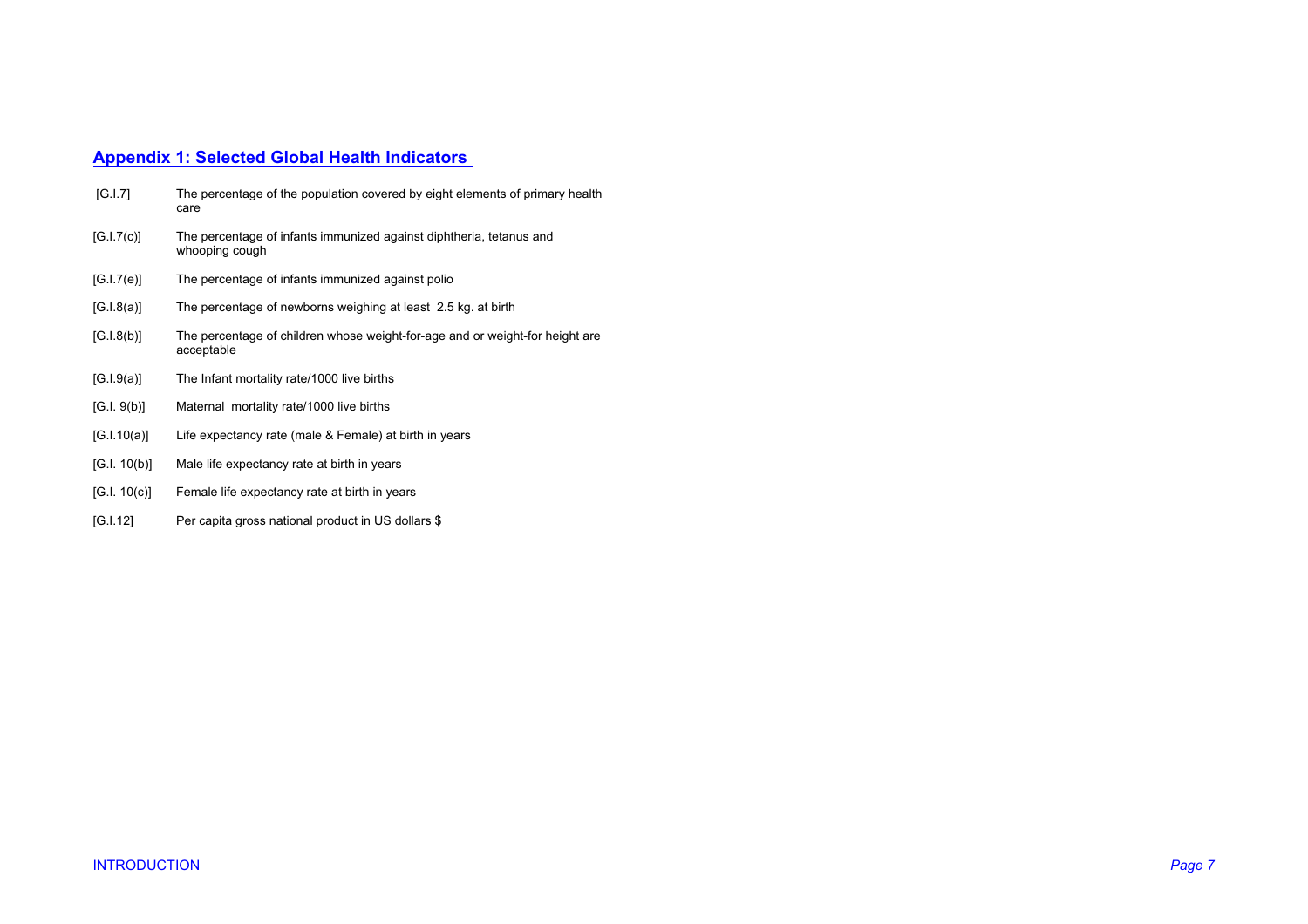# **2000 KEY EVENTS**

## **Conferences and Workshops**

## I) In Bahrain

- 1. The Ministry of Health has hosted "The 43<sup>rd</sup> International Council for Alcohol and Addiction (ICAA) - International Institute on Prevention and Treatment of Dependencies" conference on  $3<sup>rd</sup>-7<sup>th</sup>$  Sept. 2000.
- 2. The Ministry has organized The "Diabetes in the Arab World Epidemiology & control" conference at Gulf Hotel. Bahrain International Conference Center on  $2<sup>nd</sup> - 4<sup>th</sup>$  Oct. 2000.
- "Innovation in Health Professions Education and Community Orientation" workshop for  $3.$ the period  $19^{th} - 26^{th}$  October 2000.
- 4. Under the patronage of the Prime Minister, Sheikh Khalifa Bin Salman Al Khalifa "The 1st International Hospital Federation Pan Regional Conference 2000", was held on  $6^{th} - 8^{th}$ November 2000. The conference was an important scientific event in view of the topics listed on the agenda including Health Care management in the new millennium, Primary Health Care strategies as well as elderly: a benefit and challenge.
- 5. "Facing Cancer in the Millennium: Prevention and cure", conference held on  $20^{th} 22^{nd}$ **March 2000.**
- "The  $5^{th}$  IEA Eastern Mediterranean Regional Scientific Meeting" Avenue: on  $23^{rd} 25^{th}$  $6<sub>1</sub>$ October 2000.
- "The  $2^{nd}$  GCC Physical Therapy" Conference at Hilton hotel, on  $1^{st} 3^{rd}$  Nov. 2000.  $7.$
- Under the patronage of Dr. Faisal Al Musawi, Minister of Health, The Ministry held the 8. " $12^{\text{th}}$  meeting of The Technical Nursing Committee of the GCC "From  $8^{\text{th}} - 9^{\text{th}}$  April 2000.
- With the Coordination of Bahrain Defense Force Hospitals, the Ministry participated in 9. "The 1<sup>st</sup> GCC Military Medicine Conference" which held on  $4<sup>th</sup> - 5th<sup>th</sup>$  Nov. 2000
- 10. The 48<sup>th</sup> meeting of the Health Ministers of the GCC at Manama on  $8^{th} 9^{th}$  February, 2000. King Abdul Aziz Bin Ahmed Prize for the Researches on Handicaps was announced in the meeting and many health related topics were discussed.
- 11. The 4<sup>th</sup> Middle East Drugs Regulatory Conference was held in Manama Under the patronage of Dr. Faisal Al Musawi, Minister of Health for three days. More than 200 participants and representatives from the famous drug manufactures and registrars in the middle east attended the conference to discuss the universal drug Legislations.

# **II)** International

- 1. Bahrain participated in The Fifty Two meeting of World Health Organization Member States General Assembly in Geneva 10<sup>th</sup> - 19<sup>th</sup> May 2000.
- 2. Dr. Faisal Al Musawi, Minister of Health, Bahrain chaired The 49<sup>th</sup> meeting of the Ministers of Health of the GCC inGeneva on  $17<sup>th</sup>$  May 2000. They discussed many health related topics such as Non-communicable diseases (i.e. Cardiovascular diseases Diabetes, Cancer registry, Drug legislation, and Nursing. The conference came up with several recommendation for the members to implement.
- Bahrain has participated in the "24<sup>th</sup> Meeting of the Arab Health Minister Council" in  $\mathcal{E}$ Beirut. They discussed various health topics and health status in the Arabic world. They agreed to establish a national registry of the heredity diseases and to open a new clinics to provide consultations with WHO collaboration.
- 4. Bahrain has participated in "The 42<sup>nd</sup> World Health Organization Meeting for the Easter Mediterranean region" in Cairo- Egypt in Oct. 2000. They discussed various health topics.

# **Year 2000 Projects**

- The Ministry of Health has completed its four years Health Information System Strategy  $\mathbf{1}$ with participation of several ministries such as Ministry of Finance and National Economy (MoFNE), Central Statistics Organization (CSO) and Civil Services Bureau (CSB). This strategy is critical to ensure that Information Technology (IT) initiatives in the different ministries are complementary and compliant, both from a technical and business perspectives. With the Assistance of a local consulting firm, the Health information Directorate have conducted a full review of the business needs of Ministry of Health. 53 business interviews and over 30 workshops were conducted to define the requirements of the new systems. The Request of Information document was developed and distributed in Oct.2000 to 57 international, regional and local vendors. Pre-qualified vendors will be invited to respond to the tendering process upon approval from MoFNE.
- One of the top priority of the strategic plan the Primary Health Care was to continue 2. working on improving services in the context of the two major dimensions, quality and quantity. In order to further improve diabetic patients' care more clinics were operated in all Health Centers. In addition, social services were introduced to explore and properly handle social problems that incapacitate health status.